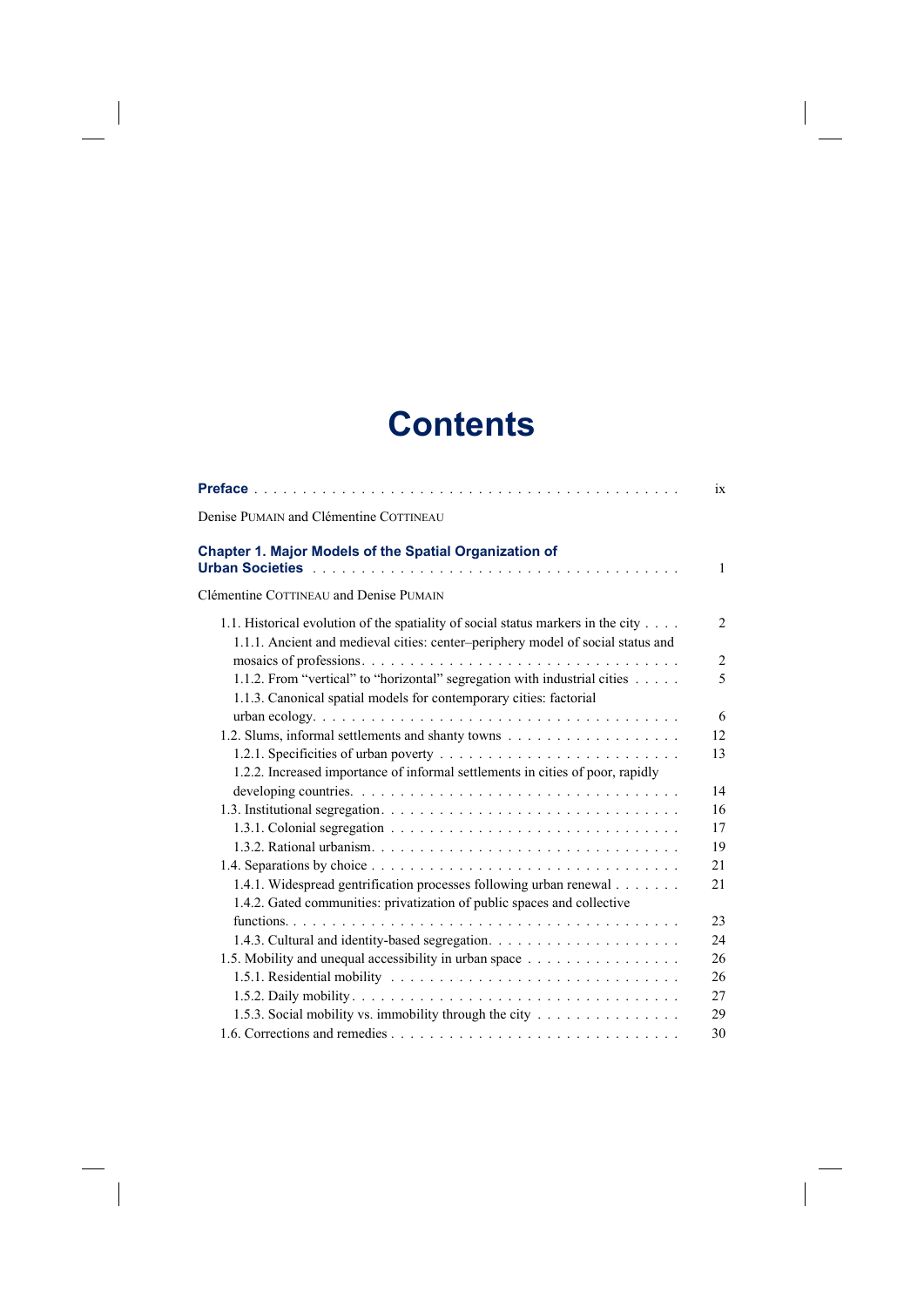$\overline{\phantom{a}}$ 

 $\begin{array}{c} \hline \end{array}$ 

| 1.6.1. Local and national policies, from social housing to politique de la ville                                  | 32  |
|-------------------------------------------------------------------------------------------------------------------|-----|
| 1.6.2. The objectives of international organizations.                                                             | 33  |
|                                                                                                                   | 35  |
|                                                                                                                   | 35  |
| Chapter 2. Land Rent and the Center-Periphery model [11] [11] Chapter 2. Land Rent and the Center-Periphery model | 45  |
| Denise PUMAIN                                                                                                     |     |
|                                                                                                                   | 45  |
|                                                                                                                   | 47  |
| 2.2.1. The center-periphery gradient, a question of geometry?                                                     | 47  |
|                                                                                                                   | 56  |
|                                                                                                                   | 58  |
| 2.4. Towards a complex explanatory construction of urban rent inequalities                                        | 64  |
| 2.5. Financialization of urban development and conflicts over land use?                                           | 67  |
|                                                                                                                   | 72  |
|                                                                                                                   | 72  |
| Chapter 3. Inequalities in Access to Urban Services [11] [11] Chapter 3. Incomendation of the Service School      | 79  |
| Eugênia Dória VIANA CERQUEIRA                                                                                     |     |
|                                                                                                                   | 79  |
|                                                                                                                   | 81  |
| 3.3. Urban services and issues of socio-spatial inequality.                                                       | 82  |
|                                                                                                                   | 82  |
|                                                                                                                   | 83  |
| 3.3.3. The disappearance of local services and the logic of service                                               |     |
|                                                                                                                   | 86  |
| 3.3.4. Privatization of services: commonplace in the postmodern city                                              | 88  |
| 3.4. Access to urban services: a plurality of dimensions                                                          | 90  |
| 3.4.1. Access to urban services: increasingly complex logics                                                      | 90  |
| 3.4.2. Different types of services: different access needs.                                                       | 93  |
| 3.4.3. Strategies of disadvantaged populations: how can we overcome barriers to                                   |     |
|                                                                                                                   | 95  |
|                                                                                                                   | 96  |
|                                                                                                                   | 97  |
| Chapter 4. Gentrification and the Real Estate Market: What Can We<br>Learn from the Rent Gap Theory?              | 105 |
| Guilhem BOULAY                                                                                                    |     |
|                                                                                                                   |     |
| 4.2. The theoretical basis for thinking about gentrification                                                      | 105 |
|                                                                                                                   | 108 |

 $\overline{\phantom{a}}$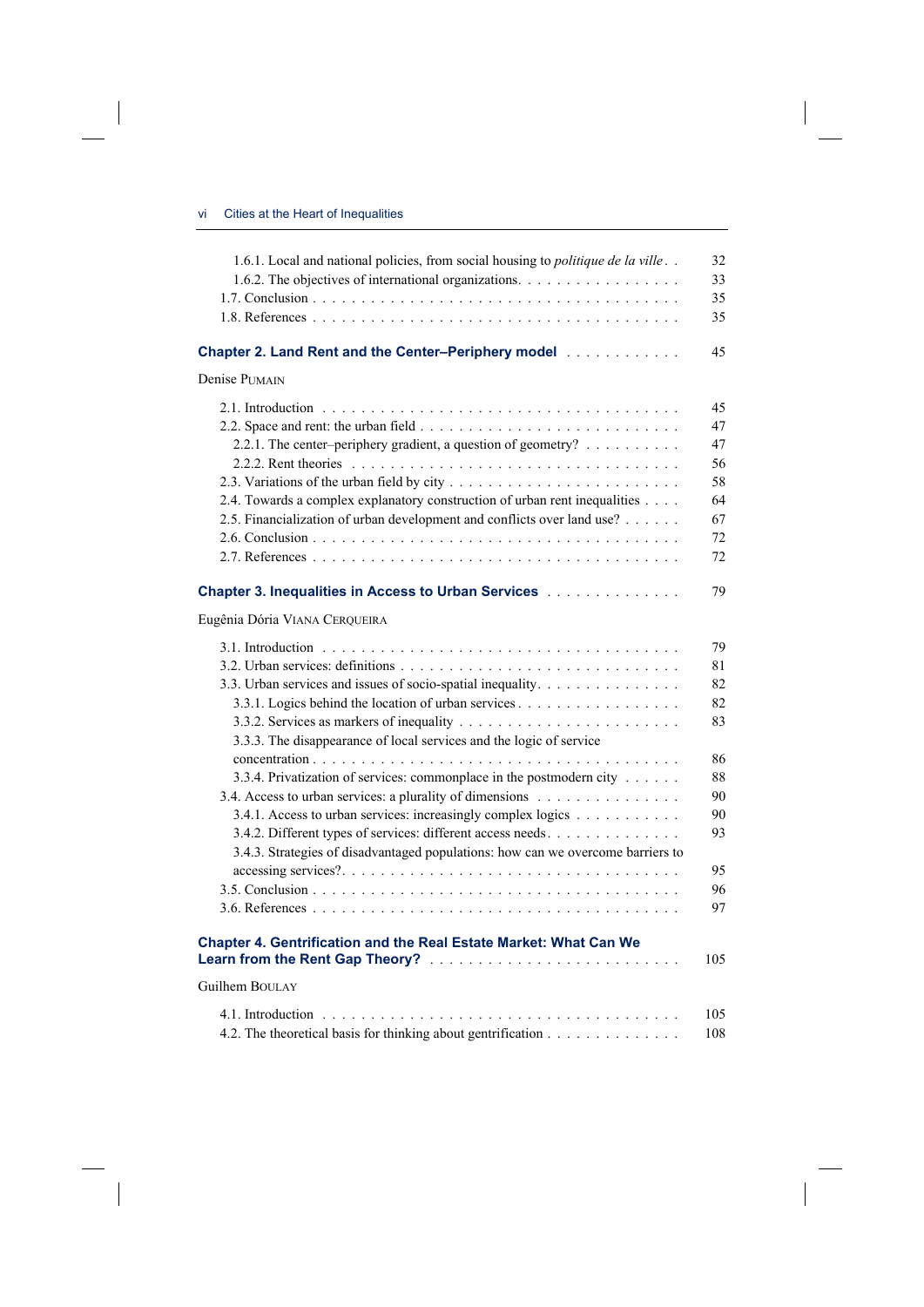| 4.2.1. Gentrification, epiphenomenon or structural evolution?.                    | 108 |
|-----------------------------------------------------------------------------------|-----|
| 4.2.2. Preferences and methodological individualism: "demand-side explanations"   |     |
|                                                                                   | 109 |
| 4.2.3. Capital switching and the built environment: "supply-side explanations" of |     |
|                                                                                   | 110 |
|                                                                                   | 112 |
|                                                                                   | 112 |
| 4.3.2. An all-encompassing and still relevant hypothesis.                         | 115 |
| 4.4. Testing and quantifying the rent gap hypothesis                              | 118 |
| 4.4.1. Beggars can't be choosers: what parameters should we use to                |     |
|                                                                                   | 118 |
| 4.4.2. What spatial and temporal scales should be adopted?                        | 123 |
| 4.5. What place for the rent gap theory in the geography of real estate?          | 125 |
| 4.5.1. Soluble rent gaps in the massification of real estate investment?          | 125 |
| 4.5.2. The scales of the social construction of markets                           | 127 |
|                                                                                   | 129 |
|                                                                                   | 130 |
|                                                                                   | 130 |
|                                                                                   |     |
|                                                                                   | 137 |
| Renaud LE GOIX                                                                    |     |
|                                                                                   |     |
| 5.1. Segregation in metropolises, renewed theoretical issues                      | 137 |
| 5.2. Segregation, social division of space and restratification in the            |     |
|                                                                                   | 139 |
|                                                                                   | 139 |
| 5.2.2. After the global city: polarization, dualization, professionalization      | 141 |
|                                                                                   | 144 |
| 5.2.4. Countering the conceptual hegemony of the global North                     | 146 |
| 5.3. From observations to theories: the multiple factors of segregation           | 147 |
|                                                                                   | 147 |
| 5.3.2. Interpretative frameworks derived from the American experience:            |     |
|                                                                                   | 149 |
|                                                                                   | 152 |
| 5.4. Analyzing segregation, scales and temporalities                              | 154 |
|                                                                                   | 154 |
|                                                                                   | 156 |
|                                                                                   | 157 |
|                                                                                   | 160 |
|                                                                                   | 161 |
|                                                                                   | 161 |

 $\overline{\phantom{a}}$